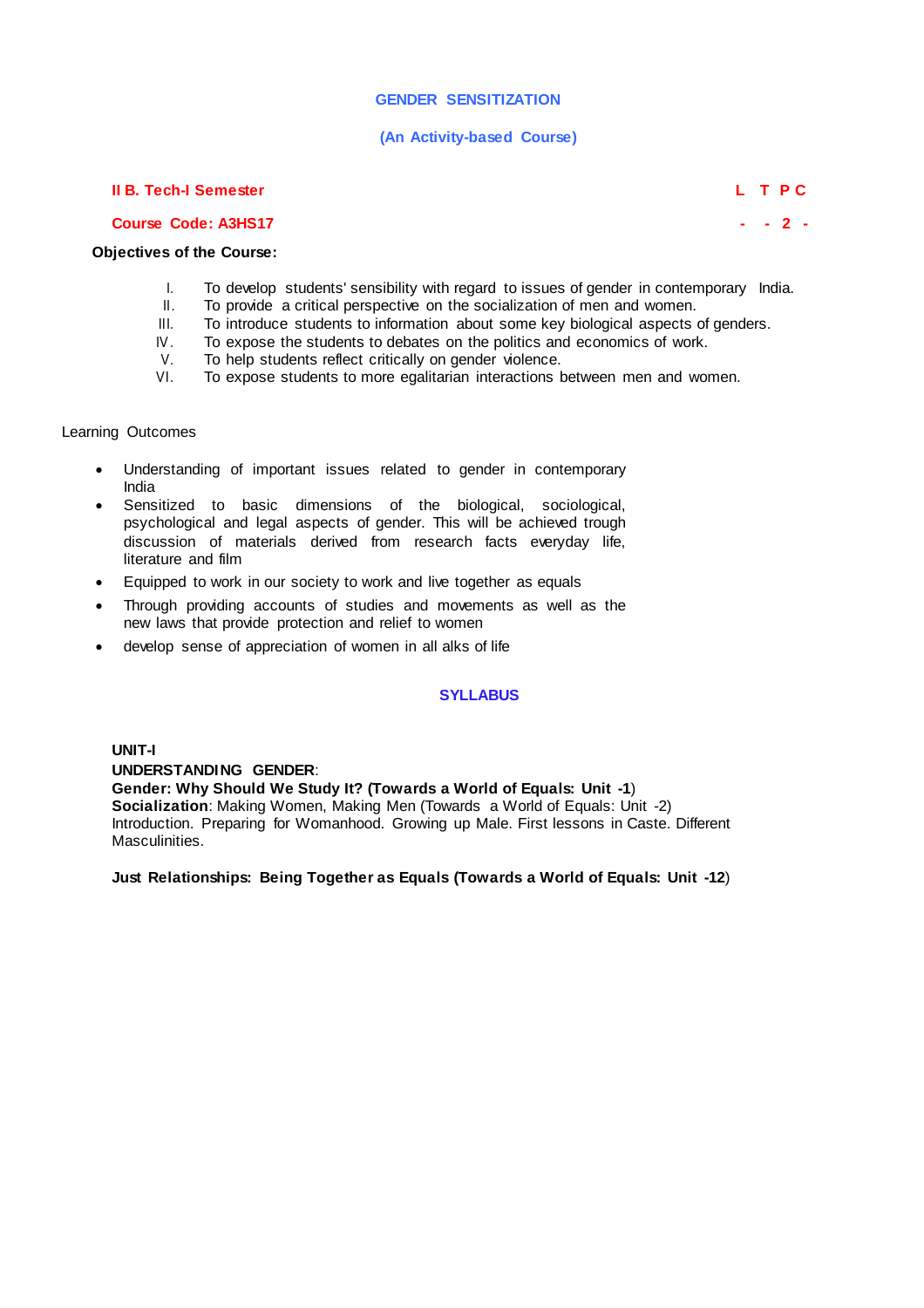Mary Kom and ()tiler. Love and Acid just do not Mix. Love Letters. Mothers and Fathers, Further Reading: Rosa Parks-The Brave Heart.

### **UNIT — II**

**GENDER AND BIOLOGY**:Missing Women: Sex Selection and Its Consequences (Towards a World of Equals: Unit -4) Declining Sex Ratio. Demographic Consequences. Gender Spectrum: Beyond the Binary (Towards a World of Equals: Unit -10) Two or Many? Struggles with Discrimination. Additional Reading: Our Bodies, Our Health (Towards a World of Equals:Unit -13) .

### **UNIT — III**

**GENDER AND LABOUR:** Housework: the Invisible Labour (Towards a World of Equals: Unit -3) "My Mother doesn't Work." "Share the Load." Women's Work: Its Politics and Economics (Towards a World of Equals: Unit -7) Fact and Fiction. Unrecognized and Unaccounted work. Further Reading: Wages and Conditions of Work.

### **UNIT — IV**

**ISSUES OF VIOLENCE**: Sexual Harassment: Say Nol (Towards a World of Equals: Unit -6) Sexual Harassment, not Eve-teasing- Coping with Everyday Harassment- Further Reading: "Chupulu". Domestic Violence: Speaking Out (Towards a World of Equals: Unit -8) Is Home a Safe Place? -When Women Unite [Film). Rebuilding Lives. Further Reading: New Forums for Justice. Thinking about Sexual Violence (Towards a World of Equals: Unit -11) Blaming the Victim-"I Fought for my Life. " -Further Reading: The Caste Face of Violence. RBDD

#### **UNIT — V**

**GENDER STUDIES**: Knowledge: Through the Lens of Gender (Towards a World of Equals: Unit -5) Point of View. Gender and the Structure of Knowledge. Further Reading: Unacknowledged Women Artists o Telangana. Whose History? Questions for Historians and Others (Towards a World of Equals: Unit -9) Reclaiming a Past. Writing other Histories. Further Reading: Missing s from Modern Telangana History.

**Essential Reading:** All the Units in the Textbook, "Towards a World of Equals: A Bilingual Textbook on Gender" written by A.Suneetha, Uma Bhrugubanda, Dugglrala Vasanta, Rama Melkote, Vasudha Nagaraj, Asma Rasheed, Gogu Shyamala, Deepa Sreenivas and Susie Tharu.

**Note**: Since it is Interdisciplinary Course, Resource Persons can be drawn from the fields of English Literature or Sociology or Political Science or any other qualified faculty who has expertise in this field.

#### **REFERENCE BOOKS**:

1. Sen, Arnartya. 'More than One Million Women are Missing." New York Review of Books 37.20 (20 December 1990). Print. We Were Making History..' Life Stories of Women in the Telangana People's Struggle. New Delhi:Kali for Women, 1989.

- 2. Tripti Lahiri. "By the Numbers: Where Indian Women Work." Women's Studies Journal (14 November 2012) Available online at: http:// blogs.wsj.com/ India real time/2012111/14/by the-numbers-where-Indian-women-work/>
	- 3. K. Satyanarayana and Susie Tharu (Ed.) Steel Nibs Are Sprouting: New Dalit Writing From South India, Dossier 2: Telugu And Kannada <http://harpercollins.co.in/BookDetail.aso?Book> Code=3732.
- 4. Virnala. "Vantillu (The Kitchen)", Women Writing in India: 600 BC to the Present. Volume II:The 20th Century. Ed. Susie Tharu and K. Lalita. Delhi: Oxford University Press, 1995. 599-601.